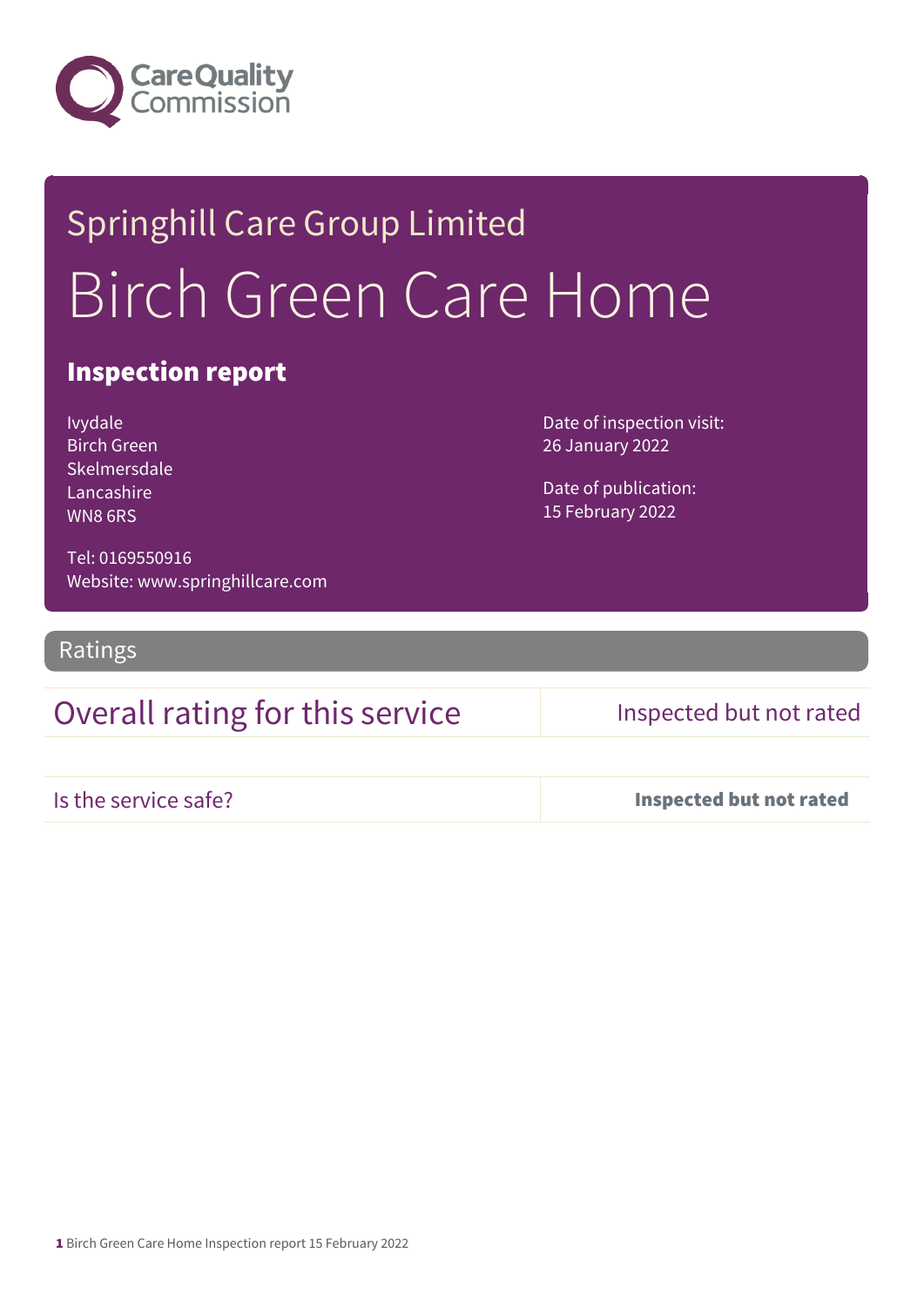# Summary of findings

### Overall summary

Birch Green Care Home is in a residential area of Skelmersdale, Lancashire. It provides accommodation for up to 74 people, who require support with nursing or personal care needs. There are two separate units, each of which has separate adapted facilities. One of the units specialises in providing care to people living with dementia. A passenger lift is available for easy access to the first floor. All bedrooms are of single occupancy, some have en-suite facilities and those without have wash basins. At the time of our inspection 69 people were living at Birch Green.

We found the following examples of good practice.

The upper floor had recently been refurbished and provided dementia friendly facilities. The bathrooms displayed handwashing posters which had been adapted to be dementia friendly. Staff had been given information on 'mindful communication during COVID-19' and posters were displayed in staff areas. Staff made adjustments to aid communication with people living with dementia whilst wearing personal protective equipment and these were reflected in the resident's 'face mask care plan'.

Staff facilitated visits for residents in line with guidance. Each resident had a visiting and communication care plan and well being coordinators took a lead in ensuring visits were booked and coordinated in a safe way. Visit slots were allocated in each area so staff could limit foot fall across communal areas as visitors arrived and left.

All areas of the home were visibly clean and tidy. Domestic staff took pride in their work and in maintaining strong infection prevention and control measures.

Staff completed risk assessments and care plans for residents for all aspects of their life which may be affected by COVID 19 such as visits outside the home, testing, vaccinations. Where residents lacked capacity to make decisions with regards to infection prevention and control measures appropriate capacity assessments and best interest decision making protocols had been followed.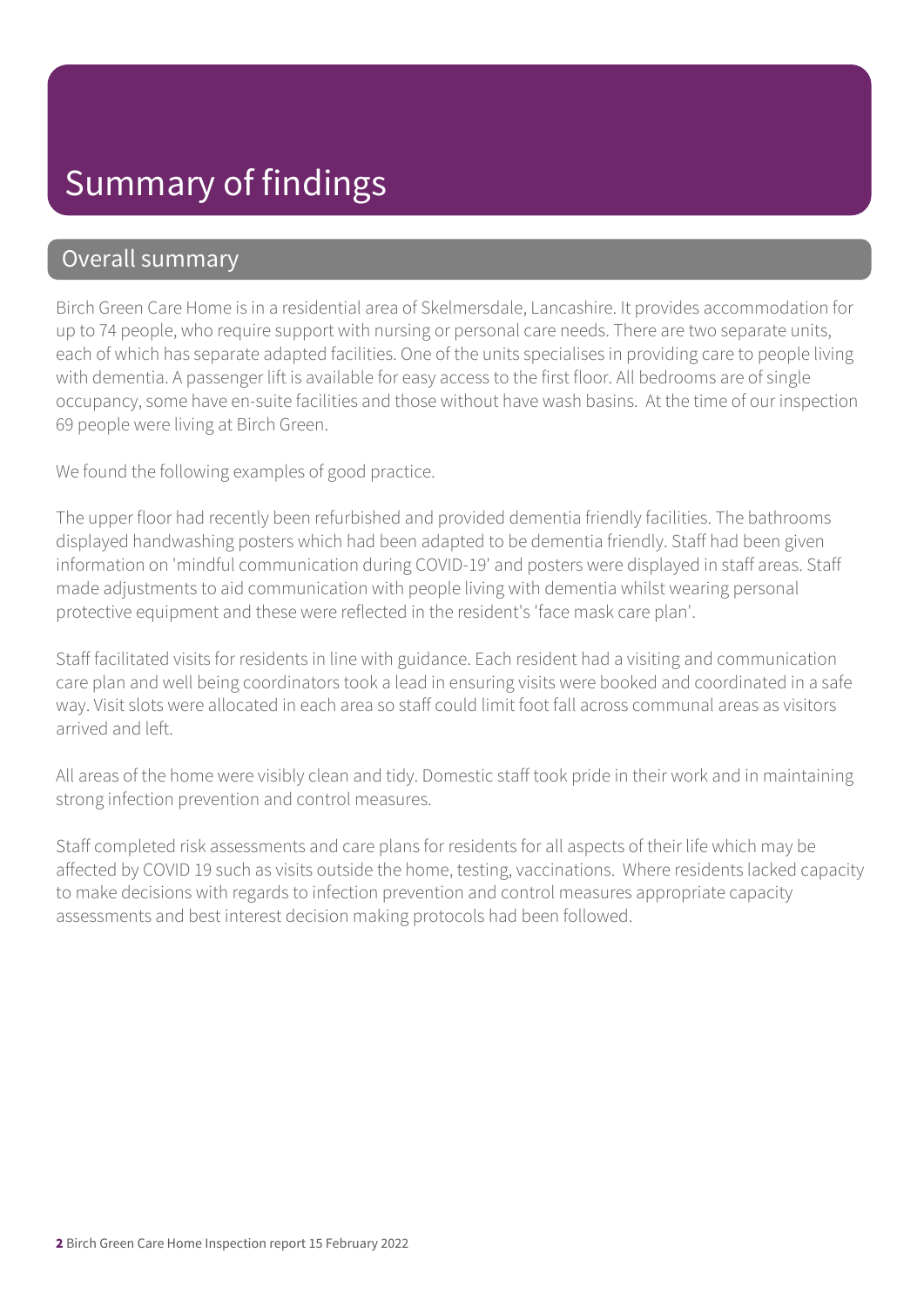## The five questions we ask about services and what we found

We always ask the following five questions of services.

Further information is in the detailed findings below.

Is the service safe? Inspected but not rated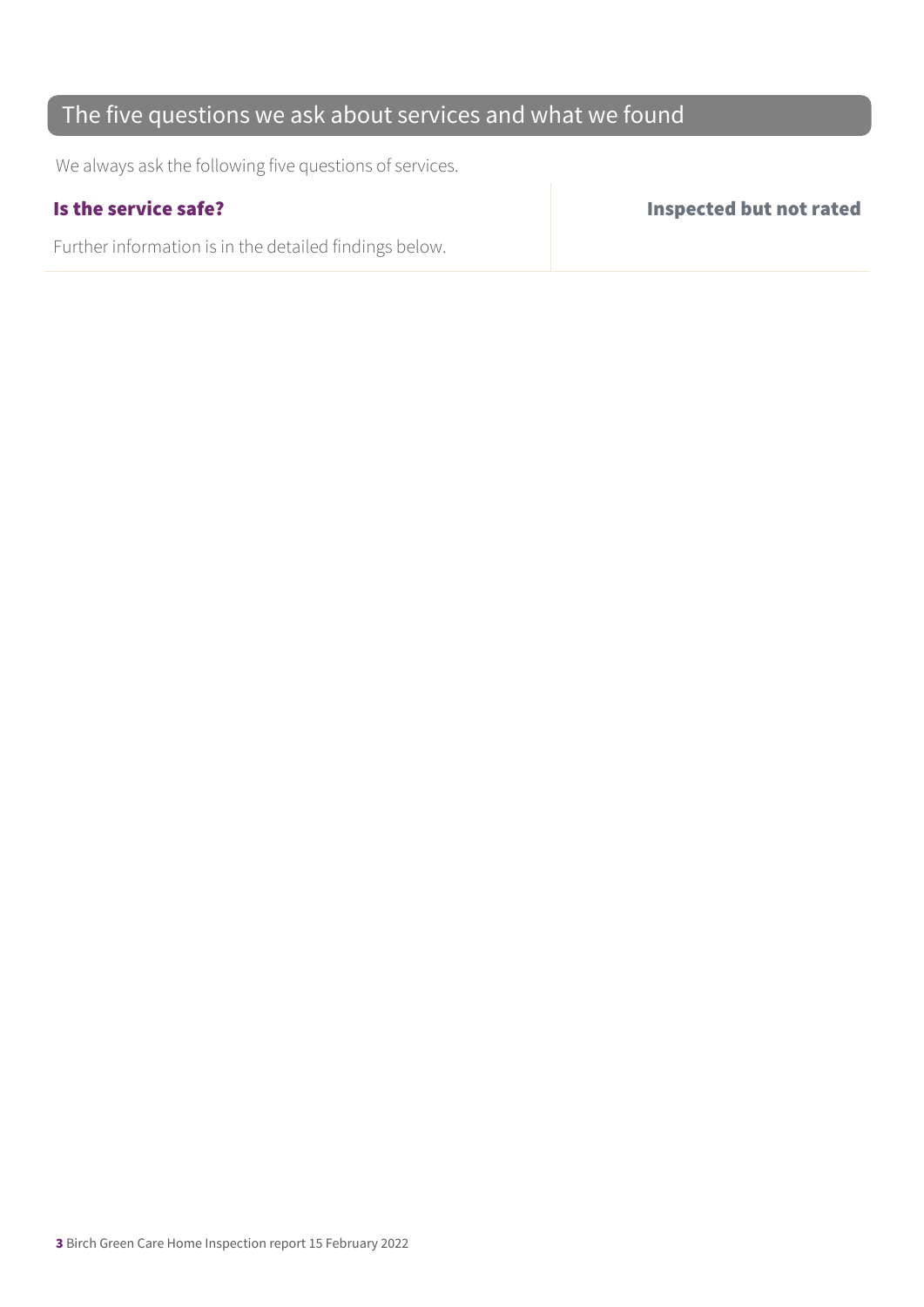

# Birch Green Care Home

## Detailed findings

# Background to this inspection

We carried out this inspection under Section 60 of the Health and Social Care Act 2008 as part of our regulatory functions. This inspection was planned to check whether the provider is meeting the legal requirements and regulations associated with the Health and Social Care Act 2008.

As part of CQC's response to the COVID-19 pandemic we are looking at how services manage infection control and visiting arrangements. This was a targeted inspection looking at the infection prevention and control measures the provider had in place. We also asked the provider about any staffing pressures the service was experiencing and whether this was having an impact on the service.

This inspection took place on 26 January 2022 and was announced. We gave the service 24 hours notice of the inspection.